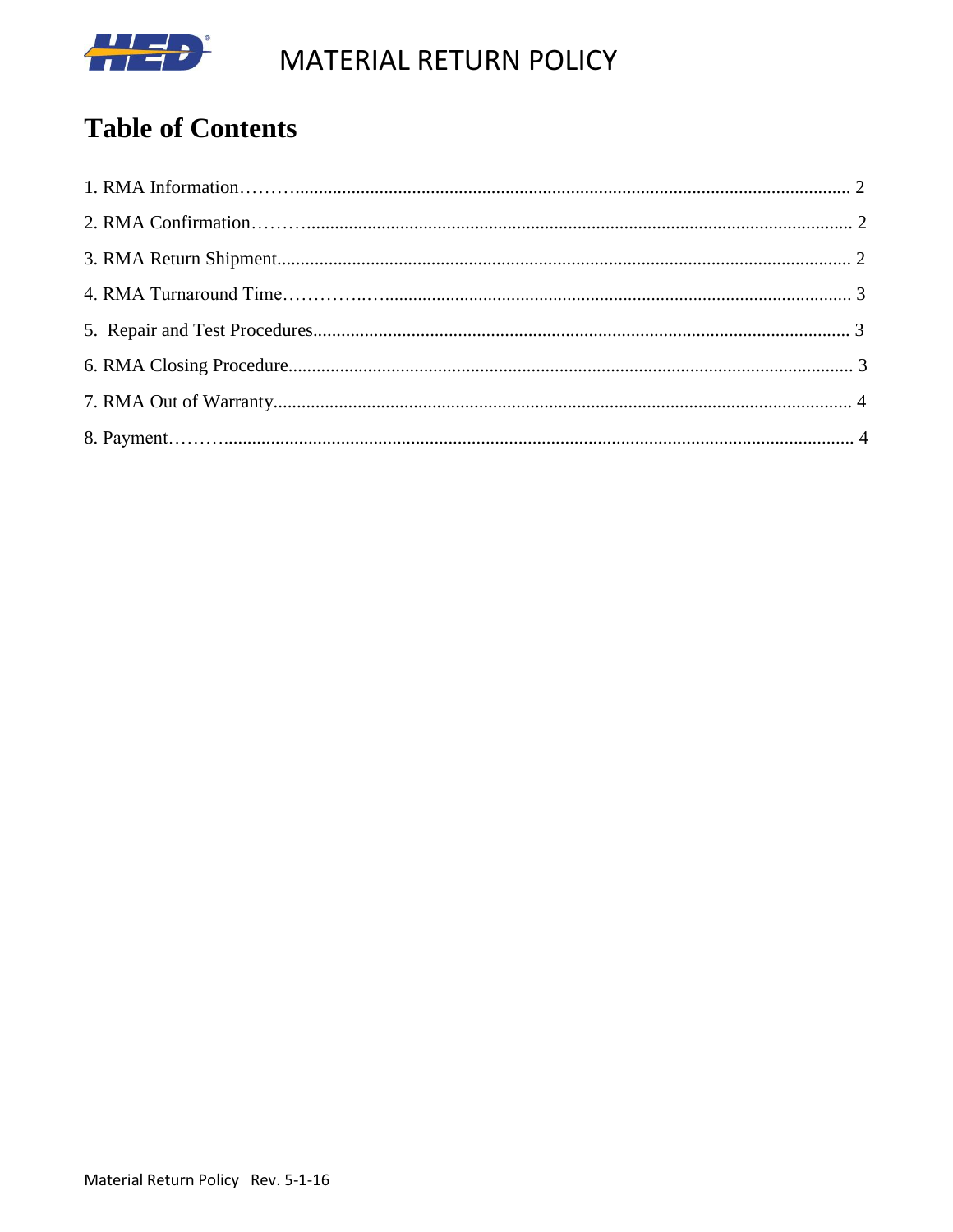## **HED® Material Return Policy**

#### **1. RMA Information**

The following information is required to assign an RMA.

#### Link to [Request Form](file://///Hed-exchange/public/00-Quality/RMA%20Kaizen/Draft%20RMA%20Request%20Form_2-9-16.xls)

#### **2. RMA Confirmation**

Requests for RMA are typically processed during the work day, between 7:00AM and 4:00 PM CST. There are two channels the customer may use to request an RMA. The customer can request an RMA through HED's website by completing the online RMA Request form. Alternately, the customer can email HED technical support, [rma@hedonline.com,](mailto:rma@hedonline.com) requesting an RMA. HED technical support will send the customer a link to the RMA Request form. The customer will fill out the form and send it back to HED technical support.

RMA Confirmation will be sent via e-mail. The RMA Confirmation is a RMA form with the assigned RMA number. This form must be put in the packaging when the product is returned and the RMA number should be written on the outside of the package.

#### **3. RMA Return Shipment**

All defective material is to be shipped back PRE-PAID. Deductions for freight will not be accepted.

#### **Packaging**

Original packaging should be used if available to minimize the potential for shipment damage. Board products must be enclosed in an antistatic bag to avoid ESD (electrostatic discharge) damage.

If items are damaged during return shipment due to insufficient packaging the customer will be notified and it will be left to HED's discretion to determine whether or not the product is repairable.

Please follow these guidelines when returning product to HED:

- Use the products original packaging if still available
- Ship the RMA items via traceable means to the below address
- Enclose the RMA Confirmation documentation in the return package
- Write RMA number on the outside of each package being returned

#### **Address**

All RMA packages should be shipped to:

HED, Inc. – RMA#\_\_\_\_\_ 2120 Constitution Avenue Hartford, WI, 53027

#### **Tracking**

All RMA returned items must be sent via traceable means. Examples would be UPS, FedEx, DHL, or US Postal Service Priority Mail. Be sure to retain the tracking information for your records. The customer is responsible for the product until it is received by HED. HED is liable for the returned item upon the receipt of shipment.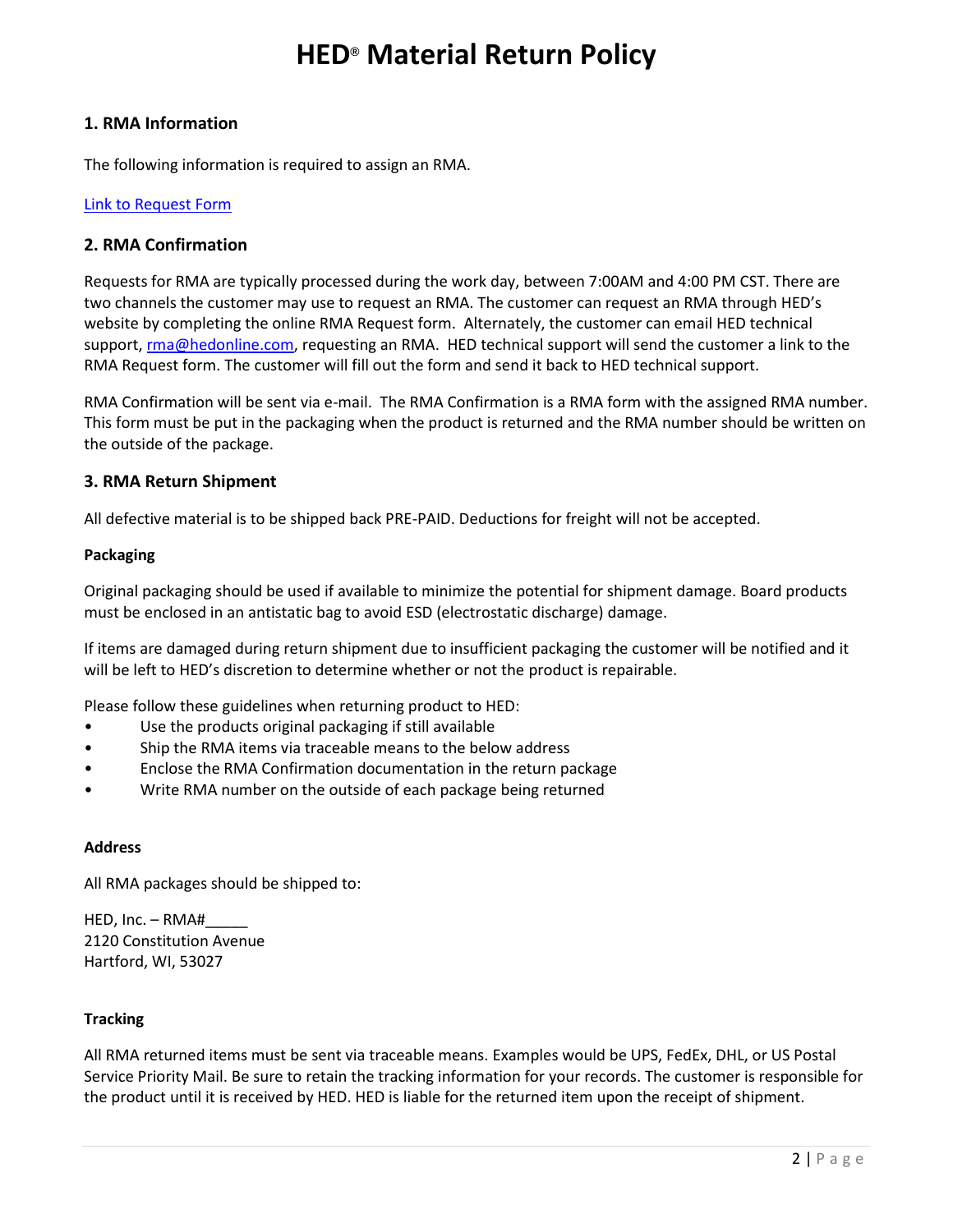## **HED® Material Return Policy**

### **Delivery Charges**

The customer is responsible for paying shipment charges when returning the product to HED. HED will pay for shipment of warrantied repaired items returned to the customer. The customer is responsible for payment of non-warrantied repaired items. HED ships all repaired items by UPS or Customer requested shipper (if account number is provided).

### **4. RMA Turnaround Time**

#### **Standard**

HED's goal is to have the repaired or replacement unit ready for return shipment within four (4) weeks of receipt of the returned part(s). UPS is the standard method of shipment.

### **Expedited**

If the customer requires resolution within ten (10) working days from receipt of returned parts, an expedite fee will be incurred, as follows:

Finished products- 40% MSRP

The customer will also be required to pay expedited shipment charges over and above UPS rates.

### **5. RMA Repair and Test Procedures**

All items returned under an RMA will be analyzed by HED technical support. An evaluation including an estimate for repair and recommendation for disposition will be sent to the customer. Returns will be held for thirty (30) days, after customer notification is made. After the 30th day, HED will proceed to disposition the units per the recommendation using the PO provided on the RMA Request form.

If a returned product is determined to be damaged or misused, it will be handled according to the out-ofwarranty policy below.

If a returned product is in like new condition, determined to be No Fault Found and the customer does not want the unit returned, a 25% restocking charge will be assessed. Note, field returns are not eligible for restocking.

All repaired or replacement parts will have successfully passed the appropriate manufacturing quality assurance test procedures. These are the same tests that are utilized to verify "new build" parts as manufactured by HED.

Out-of-Warranty repaired items carry a limited warranty, please reference [HED's Standard Term and Conditions](file://///HED-EXCHANGE/QUALITY/1.%20Quality%20Management%20System/02_Policies%20and%20Internal%20Communication/Warranty%20Policies/HEDTerms%20of%20Sale,%20including%20Warranty.pdf) or the Terms and Conditions agreed upon by HED and you, our customer. In-Warranty repaired items are warranted for the remainder of the original warranty.

## **6. RMA Closing Procedure**

If HED has not received the RMA requested items from the customer within thirty (30) days of the RMA assignment date, the RMA will be closed.

HED will not accept any packages without an open, valid RMA number included with the box/packaging and reference to the RMA number on each package returned.

Only the specific items listed on the RMA will be accepted. All other items will be returned to the customer at customer's expense.